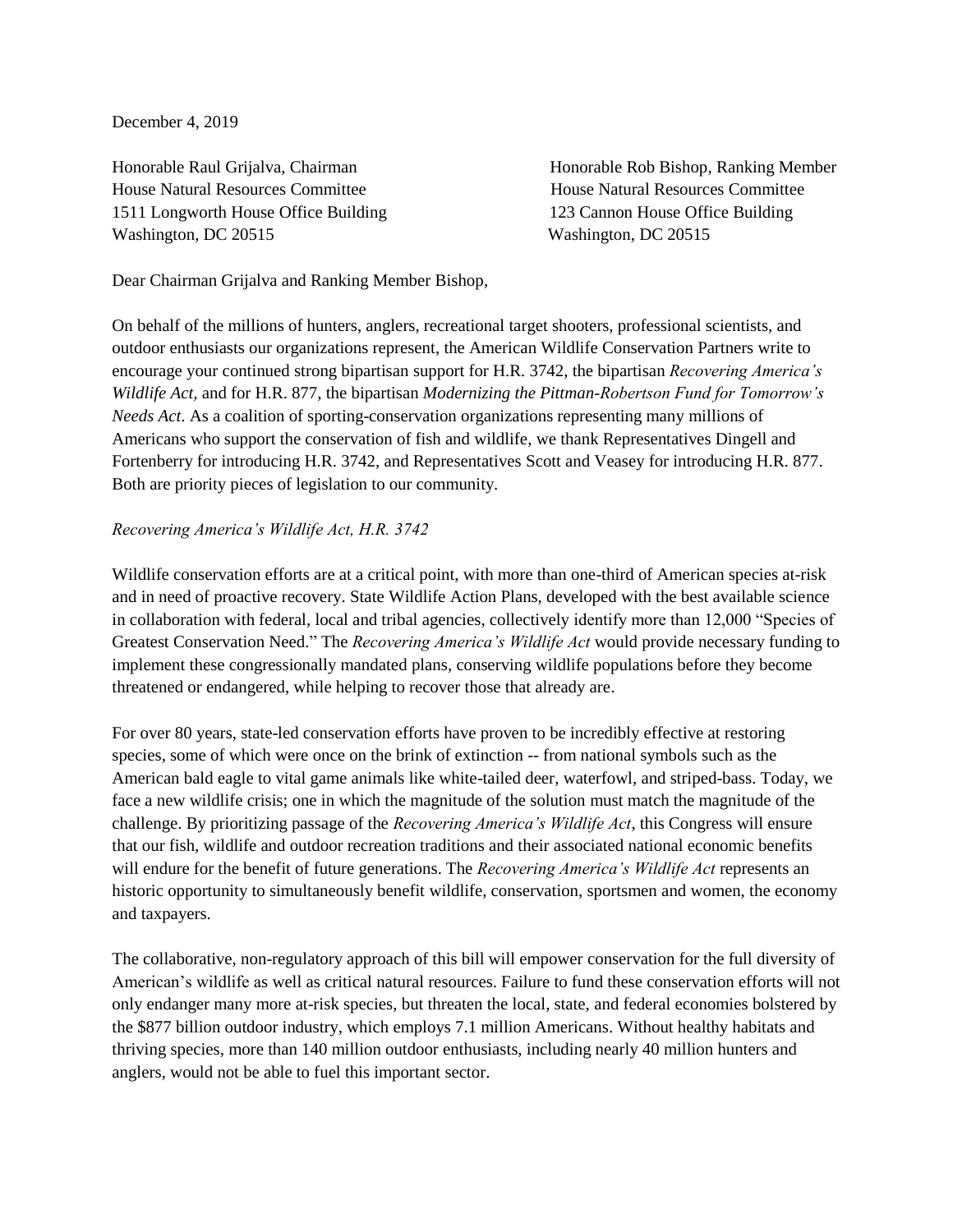The *Recovering America's Wildlife Act* has attracted broad bipartisan support and from a full range of conservationists, organizations, businesses and industries. It is vital to our nation's outdoor heritage, and therefore, we urge you to support this most important legislation for wildlife, sportsmen and sportswomen, the economy, and the American taxpayer by advancing the *Recovering America's Wildlife Act* through the legislative process and supporting its passage. We urge you to support passage of this bill.

## *Modernizing the Pittman-Robertson Fund for Tomorrow's Needs Act, H.R. 877*

This important legislation enjoys strong bipartisan support and is supported by all 50 state fish and wildlife agency directors. Without a federal mandate or any increase in user fees or taxes, the bill preserves the current "user pay-public benefit" American model of wildlife conservation funding for future generations by giving state and territorial fish and wildlife agencies (state agencies) the flexibility needed in today's information exchange environment to more effectively communicate with and educate hunters and the public about important wildlife conservation activities, outdoor recreation opportunities, and programs designed to meet the needs of today's citizens while continuing traditional and critical wildlife and habitat conservation efforts.

Many mature adult hunters are becoming physically challenged to continue hunting. The increasing urbanization and suburbanization of our nation's growing population makes it more difficult for the public to participate in hunting, and people are becoming more disconnected from the benefits that wildlife management activities provide our citizens like clean air, clean water, and outdoor recreation activities that promote active lifestyles. Many citizens desire to locally source their own protein, reconnect with their roots, and carry-on or start new traditions of hunting with family and friends but do not know where to start or who to call. As a result, fewer people are hunting and the associated nonfederal funding that is required to match Pittman-Robertson Funds for wildlife and habitat conservation is declining. To compound the problem, the state agencies are prohibited from marketing, outreach, and communication to the public because currently "public relations" are prohibited by the 1937 law, making it difficult to connect with their citizens and address today's challenges. However, H.R. 877 provides an opportunity to address these modern-day challenges.

Reconnecting our citizens to important wildlife conservation actions, hunting, and recreational target shooting opportunities will help prevent the imminent decline in the Pittman-Robertson Fund and license revenues, sustaining the current "user pay-public benefit" funding model for the conservation of wildlife and their habitats nation-wide. The state agencies have this existing flexibility with aquatic resources education, fishing, and boating, and H.R. 877 mirrors those existing provisions in current law, creating equity for wildlife resources education, hunting, and recreational target shooting.

The provisions in H.R. 877 will provide state agencies the flexibility needed to adapt to better meet the needs of the public and develop tools and techniques to recruit, retain, and reactivate hunters and other outdoor recreationists. The future of wildlife conservation needs the provisions in this bill to build a future that continues wildlife and habitat conservation while at the same time provides the opportunity to engage more and diverse participants in hunting and America's outdoor recreation heritage. The passage of H.R. 877 will ensure a continued legacy of hunting and the conservation of wildlife populations for the benefit of future generations.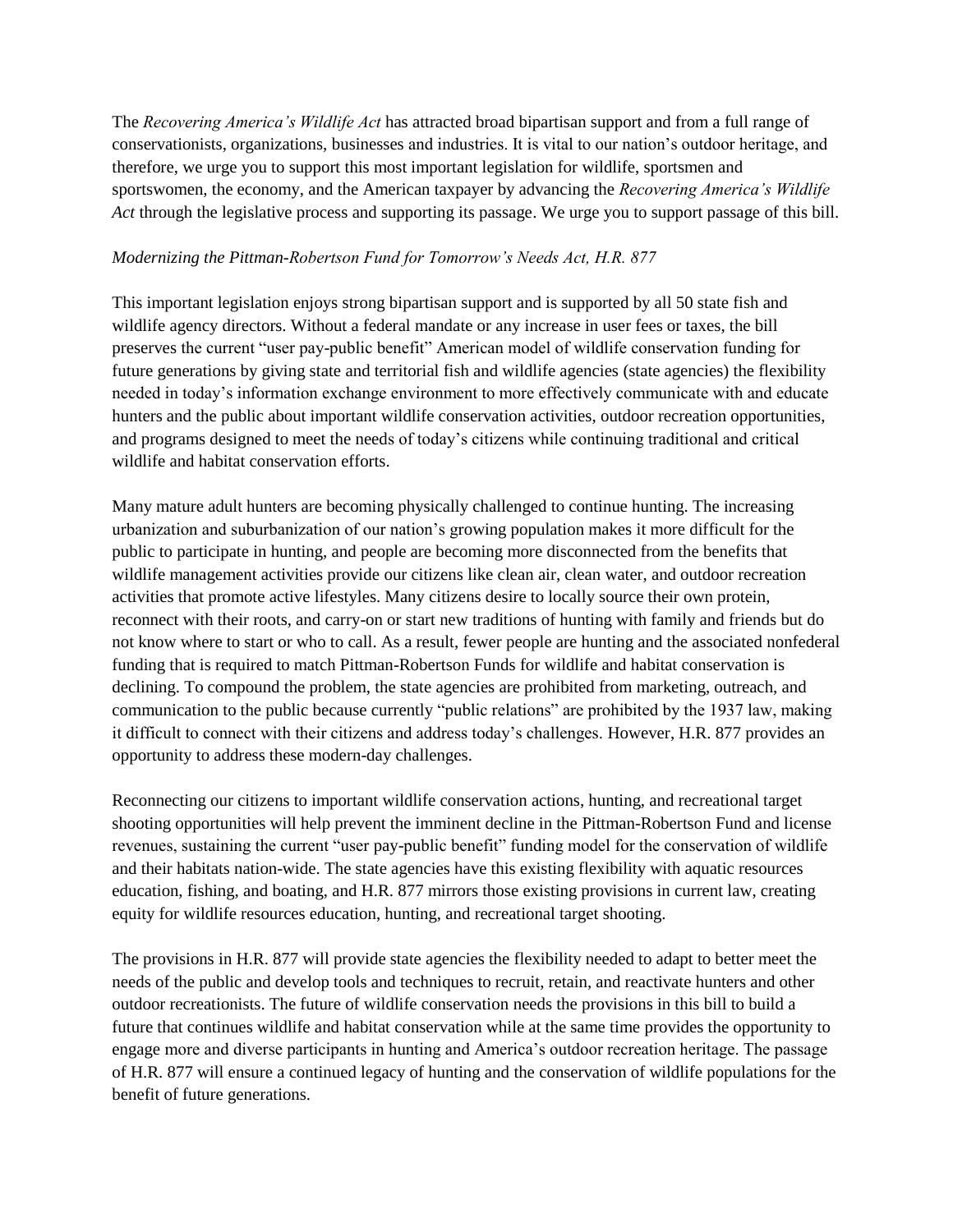Again, we ask for your support and passage of H.R. 877 and H.R. 3742. These important pieces of legislation are both necessary to secure the future of America's wildlife and our nation's outdoor and hunting heritage.

Thank you for your commitment to conservation.

Sincerely,

American Woodcock Society Archery Trade Association Association of Fish and Wildlife Agencies Boone and Crockett Club California Waterfowl Association Camp Fire Club of America Catch-A-Dream Foundation Congressional Sportsmen's Foundation Conservation Force Council to Advance Hunting and the Shooting Sports Dallas Safari Club Delta Waterfowl Foundation Ducks Unlimited Houston Safari Club Izaak Walton League of America Mule Deer Foundation National Bobwhite Conservation Initiative National Shooting Sports Foundation National Wild Turkey Federation National Wildlife Federation Orion – The Hunter's Institute Pheasants Forever, Inc. Pope and Young Club Professional Outfitters and Guides of America Quail Forever Quality Deer Management Association Rocky Mountain Elk Foundation Ruffed Grouse Society Sportsmen's Alliance Texas Wildlife Association The Conservation Fund The Wildlife Society Theodore Roosevelt Conservation Partnership Whitetails Unlimited Wild Sheep Foundation